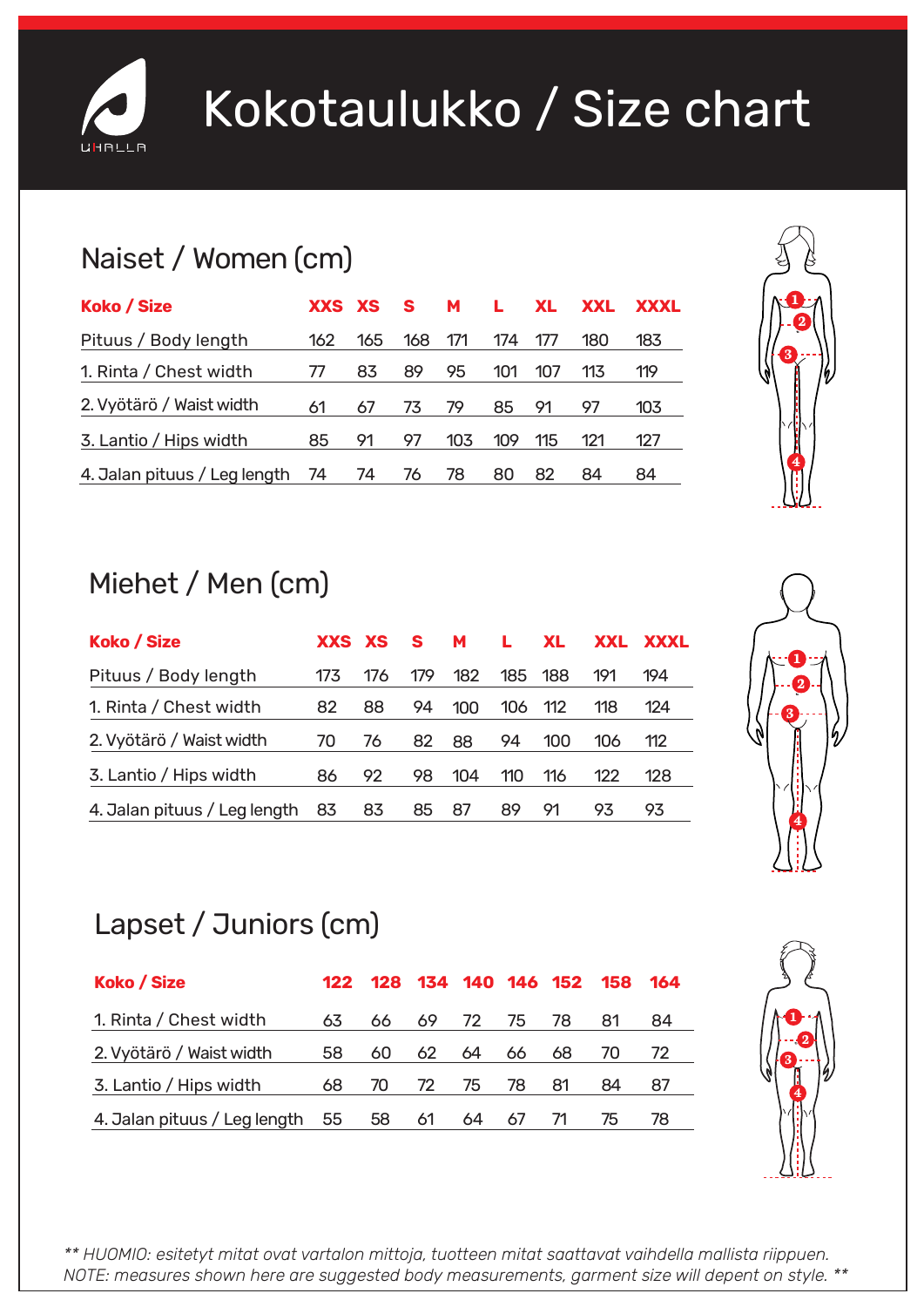

# Kokotaulukko / Size chart

### Naiset / Women CURVED (cm)

| Koko / Size                                 |       |     |         |    |       |         | XXS XS S M L XL XXL XXXL |     |
|---------------------------------------------|-------|-----|---------|----|-------|---------|--------------------------|-----|
| 1. Rinta / Chest width                      | 86.   | 90. | 94 99   |    |       | 105 111 | 117                      | 123 |
| 2. Vyötärö / Waist width                    | 69    | 75  | 81 -    | 87 | 93 99 |         | 105                      | 111 |
| 3. Lantio / Hips width                      | 91 97 |     | 103 109 |    |       | 115 121 | 127                      | 133 |
| 4. Jalan pituus / Leg length 72 72 74 76 78 |       |     |         |    |       | 80      | 82                       | 82  |



Rinnan ympärys / Chest width +5cm Vyötärön ympärys / Waist width +8cm Lantion ympärys / Hips width +6cm,

Jalan sisäpituus / Inside leg length -2cm Vyötärön ympärys / Waist width +8cm Lantion ympärys / Hips width +6cm

### Naiset LYHYT LAHJE / Women SHORT (cm)

| Koko / Size                                       |  |  |  |                          | XXS XS S M L XL XXL XXXL |
|---------------------------------------------------|--|--|--|--------------------------|--------------------------|
| 2. Vyötärö / Waist width                          |  |  |  | 61 67 73 79 85 91 97     | 103                      |
| 3. Lantio / Hips width                            |  |  |  | 85 91 97 103 109 115 121 | 127                      |
| 4. Jalan pituus / Leg length 70 70 72 74 76 78 80 |  |  |  |                          | -80                      |

Jalan sisäpituus / Inside leg length -4cm



**2**

**1**

**3**

*\*\* HUOMIO: esitetyt mitat ovat vartalon mittoja, tuotteen mitat saattavat vaihdella mallista riippuen. NOTE: measures shown here are suggested body measurements, garment size will depent on style. \*\**